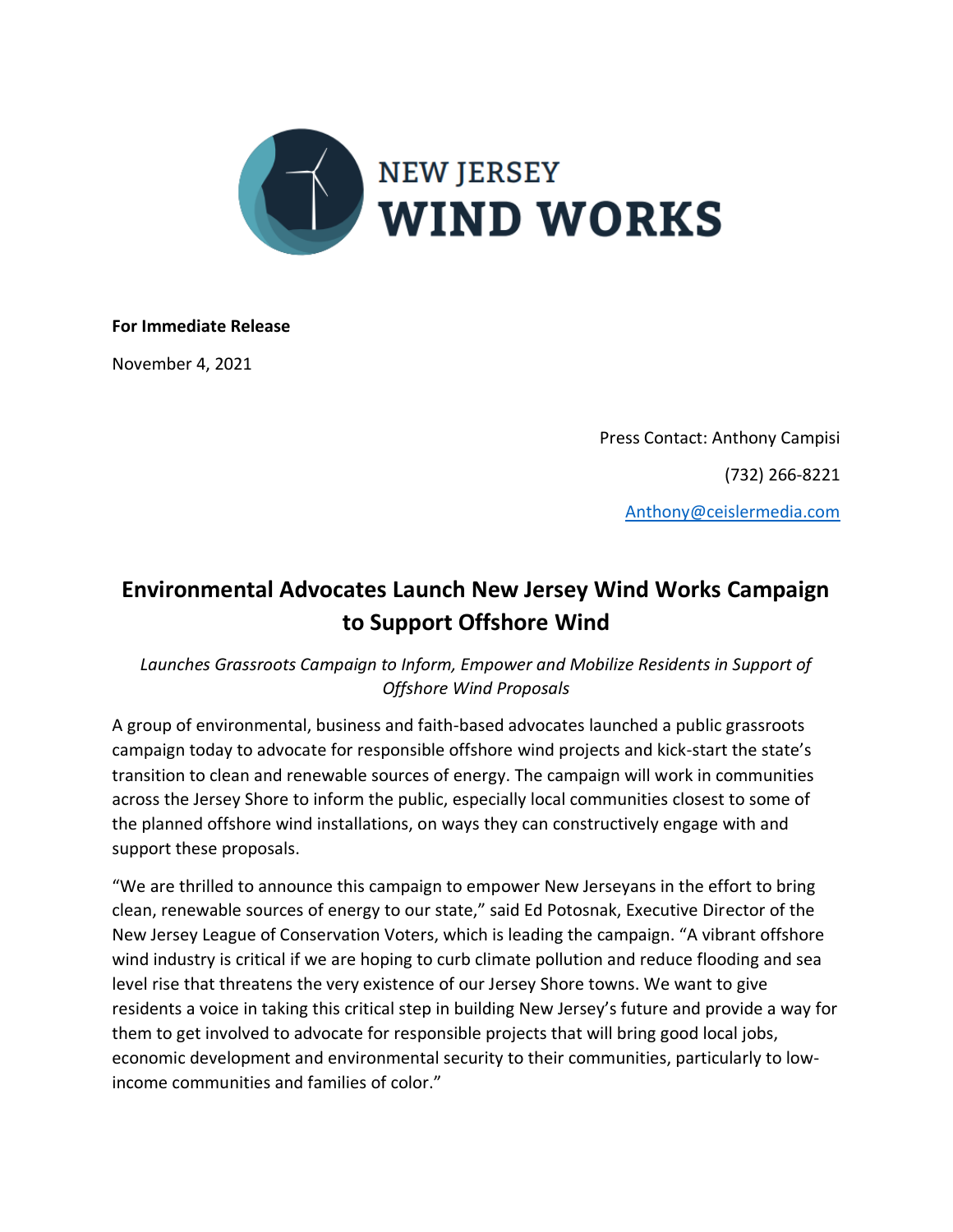The first of several projects proposed off the New Jersey Coast, Ocean Wind aims to build an 1,100-Megawatt wind farm 15 miles off the Cape May County coast to power more than 500,000 New Jersey homes. That's the equivalent of taking one of New Jersey's largest power plants offline – permanently. It will dramatically improve air quality in the Garden State which had 46 days of elevated air pollution last year, which worsens asthma and other cardiac and pulmonary conditions.

Another early project, Atlantic Shores, would power 700,000 homes and deliver more than \$800 million in economic benefits to New Jersey. The 1,510 Megawatt project would utilize a network of domestic supplies and specialized marine transport vessels and support thousands of local jobs.

The New Jersey Wind Works campaign will advocate to ensure that these projects serve as ladders of opportunity for traditionally disadvantaged communities, particularly women, lowincome families and communities of color.

The Atlantic Ocean offers New Jersey a major source of previously untapped wind flow, a clean and renewable source of energy that will allow the state's residents to have energy needs met in safe, reliable, and sustainable ways.

The campaign comes even as the 2021 hurricane season hit New Jersey hard. Hurricanes Henri and Ida forced residents from their homes and caused flooding and damage that impacted families, businesses, and our state's critical infrastructure. These types of storms are becoming both more severe and more frequent because of climate change, and supporting a growing offshore industry is one of the best ways New Jersey residents can do to respond to these growing threats.

"2021 will be remembered as the year when New Jersey stood together and took the courageous steps we needed to remake our energy infrastructure so that it serves all of us," said Patty Cronheim, Campaign Director for New Jersey LCV. "We are already hearing from supporters across New Jersey and up and down the coast that now is the time to fight for clean, renewable energy sources so we can all breathe easier."

The campaign consists of more than 10 partners across New Jersey.

"New Jersey Audubon has long been an advocate for responsible offshore wind," said Eileen Murphy, Vice President for Government Relations at New Jersey Audubon. "We know the devastation that climate change is already causing on bird populations and critical bird habitats. Offshore wind, done properly, poses minimal risks to wildlife. We look forward to working with this campaign to advance the cause of offshore wind so that New Jersey can be a national leader in the green energy transition."

"The New Jersey Wind Works campaign is important for ACJA since its responsible development of offshore wind energy will benefit Latino and communities of color in the transition from a fossil fuel based economy," said Maria Santiago Valentin, Founding President of Atlantic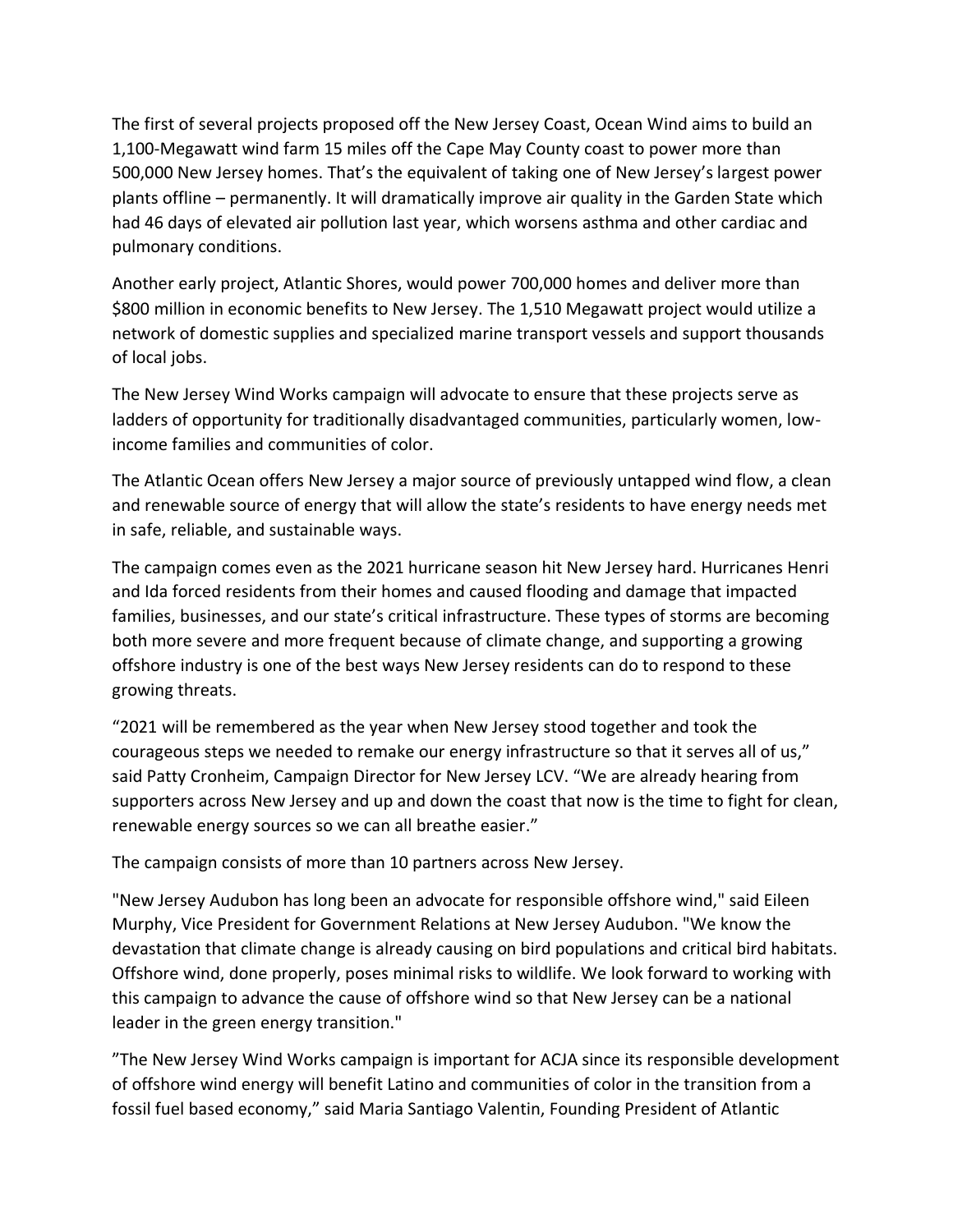Climate Justice Alliance. "Our families once well informed will embrace these changes. Families in overburdened neighborhoods as well as Latino homeowners and Latino business owners in overburdened communities are ready for the change and our elected officials need to know we support this campaign."

"Offshore wind is vital to our state's transition to clean, renewable energy," said Sue Altman, New Jersey Working Families State Director. "We need to realize the power of offshore wind to preserve our Jersey Shore communities at risk of flooding and sea level rise while also promoting equitable economic growth by expanding opportunities for traditionally disadvantaged communities to find jobs in offshore wind."

New Jersey is poised to become a leader for the nation's offshore wind energy transition away from polluting fossil fuels. Facilities, like the Wind Port, in New Jersey will assist in the manufacturing and installation of wind projects along the East Coast, providing year-round employment for the region. At the same time, the wind development companies have pledged millions of dollars to help local businesses benefit from wind energy, strengthening Main streets across South Jersey.

"New Jersey has a historic opportunity to lead the way in building a 21st century green economy by moving aggressively to realize the transformative power of offshore wind," said Richard Lawton, Executive Director of the New Jersey Sustainable Business Council. "We're proud to join this campaign to advocate for the good-paying jobs and growth in local and small businesses that will come as we expand this burgeoning industry and double down on policies that make our state's economy stronger."

"Dirty energy is not sustainable; it is killing us, our neighbors and our children," said Blair Nelson, Executive Director of Waterspirit. "For too long, overburdened communities have suffered the cumulative impacts (physical, emotional, and mental health) of emissions and byproducts from heavily polluting industries with no end in sight. Now is the time to be honest about our past by moving forward together as we envision the potential for a renewable energy economy in New Jersey. In New Jersey, we must create unionized workforce opportunities for a green economy through wind. We have the tools at our disposable to implement wind power in eco-conscious and equitable ways, and our children's future depends upon us moving forward with these projects now."

"The Pinelands, along with our state's other priceless natural resources, are already seeing the impact of climate change as it damages fragile ecosystems and threatens plants and wildlife," said Jaclyn Rhoads, Assistant Executive Director of the Pinelands Preservation Alliance. "The New Jersey Wind Works campaign will allow us to advocate for a key component in New Jersey's clean energy transition. The science shows us that we are running out of time to curb climate harmful pollution and avert a climate catastrophe. We need to move forward with responsible offshore wind that is properly located and limits environmental impacts."